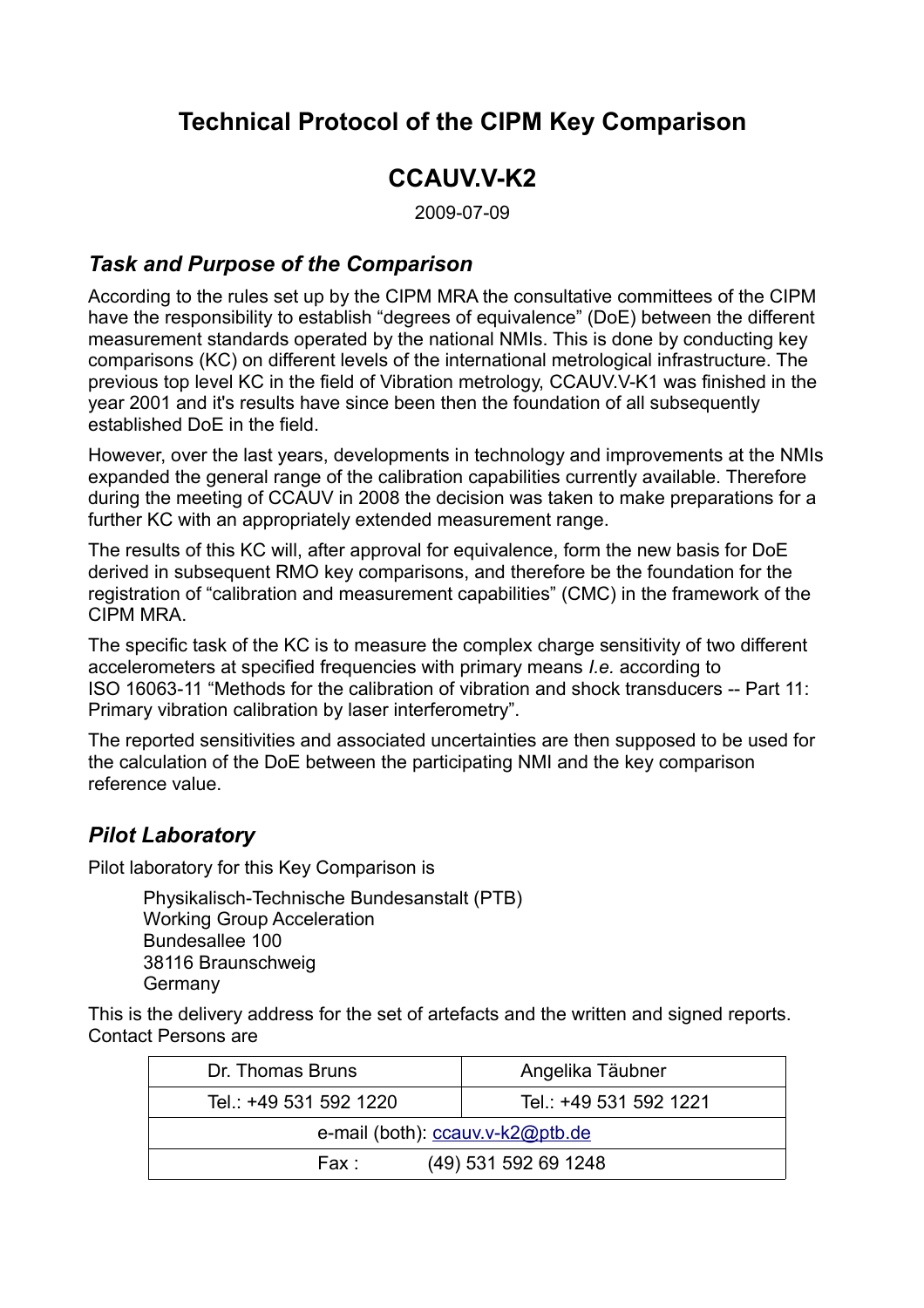### *Devices under Test and Measurement Conditions*

For the calibration task of this KC a set of two piezoelectric accelerometers will be circulated among the participating laboratories. The individual transducers being a "single ended" (SE) type, namely a Brϋel & Kjær 8305-001 (SN: 2571390), and a "back to back" (BB) type, namely a Brϋel & Kjær 8305 S (SN: 2602106).

The accelerometers are to be calibrated for magnitude and phase of their complex charge sensitivity according to those procedures and conditions implemented by the NMI in conformance with ISO 16063-11 which provide magnitude and phase information of the artefact. The sensitivities reported shall be for the accelerometers alone, excluding any effects from the charge amplifier.

The frequency range of the measurements was agreed to be from 10 Hz to 10 kHz. Specifically the laboratories are supposed to measure at the following frequencies (all values in Hz).

10, 12.5, 16, 20, 25, 31.5, 40, 63, 80, 100, 125, 160, 200, 250, 315, 400, 500, 630, 800, 1000, 1250, 1500, 1600, 2000, 2500, 3000, 3150, 3500, 4000, 4500, 5000, 5500, 6000, 6300, 6500, 7000, 7500, 8000, 8500, 9000, 9500, 10000.

*Note: this set does deviate from the standard frequencies of ISO 266.*

The participating laboratories should be able to provide magnitude results over the whole frequency range with their systems and to provide phase results for the majority of the specified frequencies.

The charge amplifier (CA) used for the calibration is not provided within the set of the artefacts, it must therefore be provided by the individual participant.

The measurement condition should be kept according to the laboratory's standard conditions for calibration of customer accelerometers for claiming their best measurement capability or CMC where applicable. This presumes that these conditions comply with those defined by the applicable ISO documentary standards [1,2,3], simultaneously.

Specific conditions for the measurements of this KC are:

- acceleration amplitudes: preferably 50 m/s<sup>2</sup> to 100 m/s<sup>2</sup> a range of 2 m/s² to 200 m/s² is admissible.
- ambient temperature and accelerometer temperature during the calibration:  $(23 \pm 2)$ <sup>o</sup>C (actual values to be stated within tolerances of  $\pm$  0.3<sup>o</sup>C). The accelerometer temperature should be measured and reported.
- relative humidity: max. 75 %
- mounting torque of the accelerometer:  $(2.0 \pm 0.1)$  N·m

#### *Circulation Type, Schedule and Transportation*

The transducers are circulated in a star type fashion with a measurement period of two weeks provided for each participant. In between two subsequent measurements at any participants laboratory the transducers are measured at the pilot lab in order to monitor the long term stability.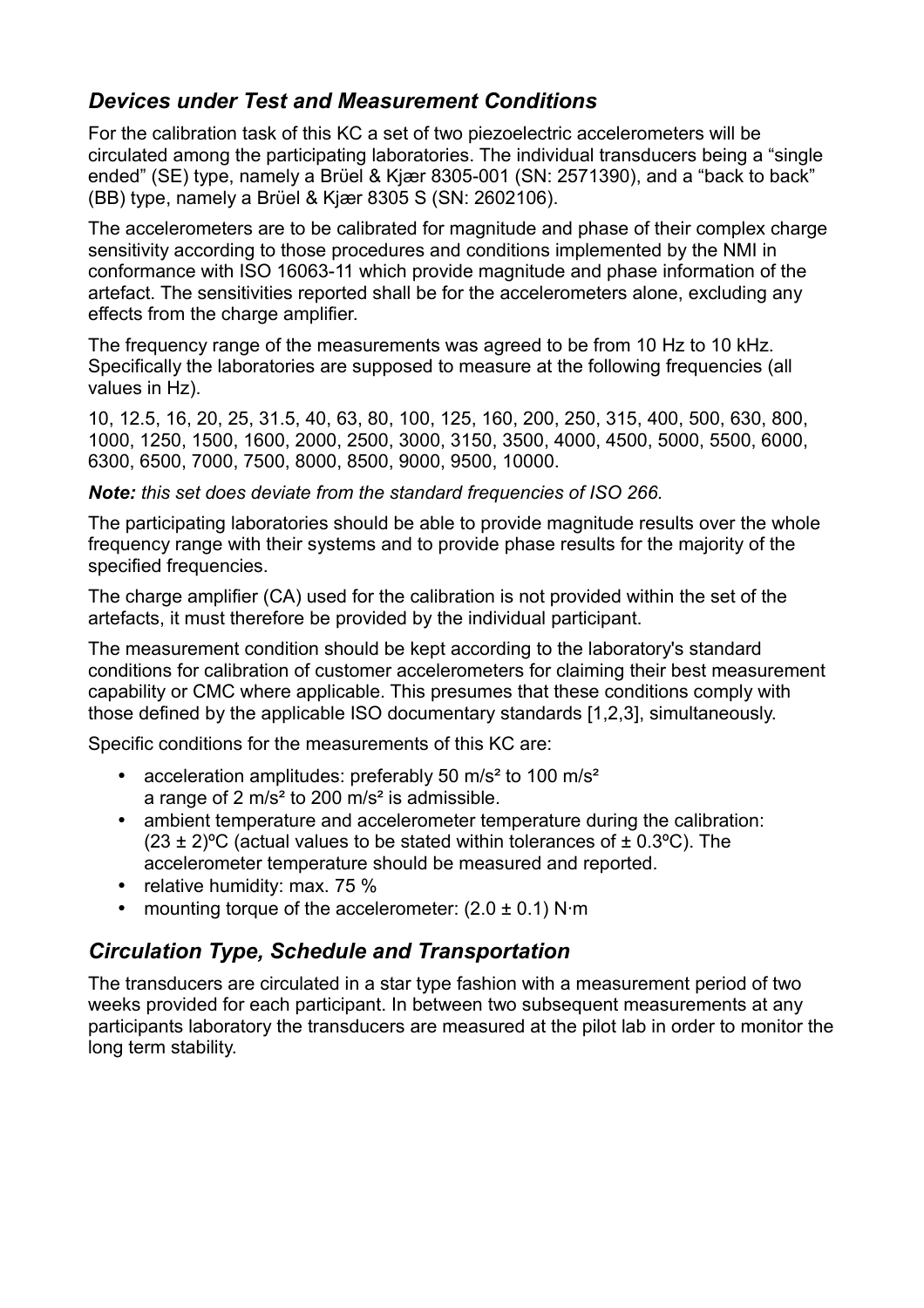The schedule is planned as follows:

| Participant    | Transportation<br>to Participant<br>(calendar week) | Measurement<br>(calendar week) | Transportation<br>to Pilot<br>(calendar week) | Monitoring<br>measurements<br>(calendar week) |
|----------------|-----------------------------------------------------|--------------------------------|-----------------------------------------------|-----------------------------------------------|
| <b>CMI</b>     | 37/2009                                             | 38-39/2009                     | 40/2009                                       | 41-45/2009                                    |
| <b>NMISA</b>   | 43/2009                                             | 44-45/2009                     | 46/2009                                       | 47-51/2009                                    |
| <b>DPLA</b>    | 49/2009                                             | 50-51/2009                     | 52-53/2009                                    | 03.07.10                                      |
| <b>CEM</b>     | 04/2010                                             | 05-06/2010                     | 07/2010                                       | 08-12/2010                                    |
| <b>GUM</b>     | 10/2010                                             | 11-12/2010                     | 13/2010                                       | 14-18/2010                                    |
| <b>UME</b>     | 16/2010                                             | 17-18/2010                     | 19/2010                                       | 20-24/2010                                    |
| AIST/NMIJ      | 22/2010                                             | 23-24/2010                     | 25/2010                                       | 26-30/2010                                    |
| <b>METAS</b>   | 28/2010                                             | 29-30/2010                     | 31/2010                                       | 32-36/2010                                    |
| <b>KRISS</b>   | 34/2010                                             | 35-36/2010                     | 37/2010                                       | 38-42/2010                                    |
| <b>LNE</b>     | 40/2010                                             | 41-42/2010                     | 43/2010                                       | 44-48/2010                                    |
| <b>NIM</b>     | 46/2010                                             | 47-48/2010                     | 49/2010                                       | 50-02/2011                                    |
| <b>CENAM</b>   | 01/2011                                             | 02-03/2011                     | 04/2011                                       | 05-09/2011                                    |
| <b>INMETRO</b> | 10/2011                                             | 11-12/2011                     | 12/2011                                       | 13-17/2011                                    |
| <b>VNIIM</b>   | 18-19/2011                                          | 20-21/2011                     | 22-23/2011                                    | 24-28/2011                                    |

The cost of transportation to and from a participating laboratory shall be covered by the participating laboratory.

The accelerometers have to be send by an international logistic service providing a tracking system. The transportation has to include an insurance covering a value of 9 000,- $\epsilon$  in case the set of accelerometers gets damaged or lost during transportation. As an alternative the artefact may be hand carried by a member of the participating laboratory.

#### *Measurement and Analysis Instructions*

The participating laboratories have to observe the following instructions:

- The charge amplifier used for the measurement of the accelerometer's response has to be calibrated with equipment traceable to national measurement standards.
- The motion of the BB accelerometer should be measured with the laser directly on the (polished) top surface of the transducer *without any additional reflector or dummy mass*.
- The motion of the SE accelerometer should be measured on the moving part of the vibration exciter, close to the accelerometer's mounting surface, since the mounting (reference) surface is usually not directly accessible.
- The mounting surface of the accelerometer and the moving part of the exciter must be slightly lubricated before mounting.
- The cable between accelerometer and charge amplifier should be taken from the set of DUT delivered to the laboratory.
- In order to reduce the influence of non-rectilinear motion, the measurements should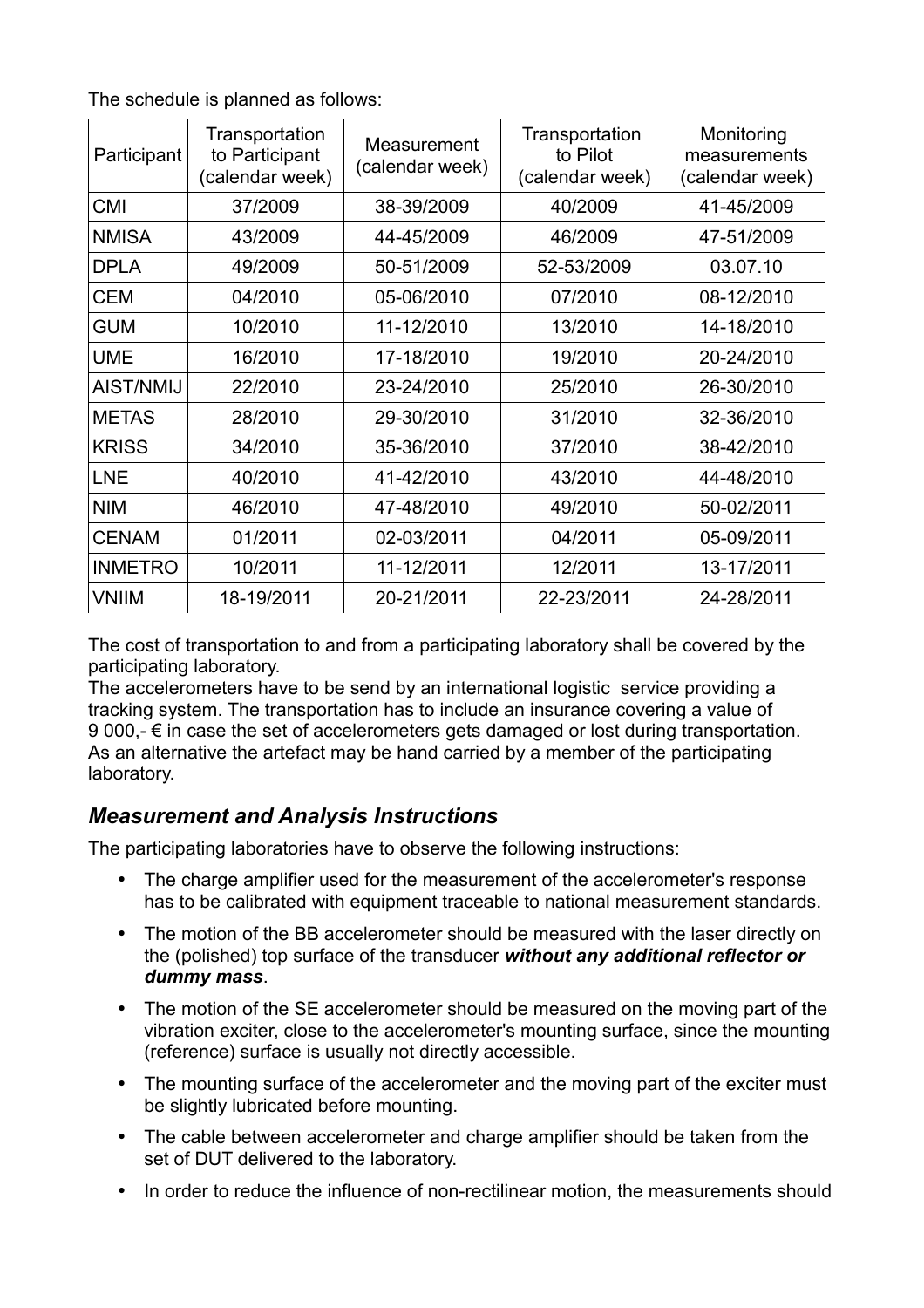be performed for at least three different laser positions which are symmetrically distributed over the respective measurement surface.

- It is advised that the measurement results should be compiled from complete measurement series carried out at different days under nominally the same conditions, except that the accelerometer is remounted and the cable reattached. The standard deviation of the subsequent measurements should be included in the report.
- For acceleration signals  $a(t)$  of the form  $a(t) = \hat{a} \cdot \cos(\omega t + \varphi)$  (1) and the respective charge output signal of the transducer  $q(t)$  of the form  $q(t) = \hat{q} \cdot \cos(\omega t + \varphi_a)$  (2) the phase is defined according to ISO 16063-1 as  $\Delta \varphi = \varphi_a - \varphi_a$  . (3)
- For the measurement of the phase of the sensitivity the delay or phase characteristics of the interferometer channel(s) has to be taken into account, since the photo-diode-amplifier-system typically has a non-negligible influence on the result.

### *Communication of the Results to the Pilot Laboratory*

Each participating laboratory will submit one printed and signed calibration report for each accelerometer to the pilot laboratory including the following:

- a description of the calibration systems used for the comparison and the mounting techniques for the accelerometer
- a description of the calibration methods used
- documented record of the ambient conditions during measurements
- the calibration results, including the relative expanded measurement uncertainty, and the applied coverage factor for each value
- a detailed uncertainty budget for the system covering all components of measurement uncertainty (calculated according to GUM, [4, 5]). Including among others information on the type of uncertainty (A or B), assumed distribution function and repeatability component. (These information are necessary for the evaluation and linking of subsequent RMO KC)

In addition each participating laboratory will receive two electronic spreadsheets prepared by the pilot laboratory, where the calibration results have to be filled in following the structure given in the files. The use of the electronic spreadsheets for reporting is **mandatory**, the consistency between the results in electronic form and the printed and signed calibration report is the responsibility of the participating laboratory. The data submitted in the electronic spreadsheet shall be deemed the official results submitted for the comparison.

The results have to be submitted to the pilot laboratory within six weeks after the measurements.

The pilot laboratory will submit it's set of results to the executive secretary of CCAUV in advance to the first measurement of a participating laboratory.